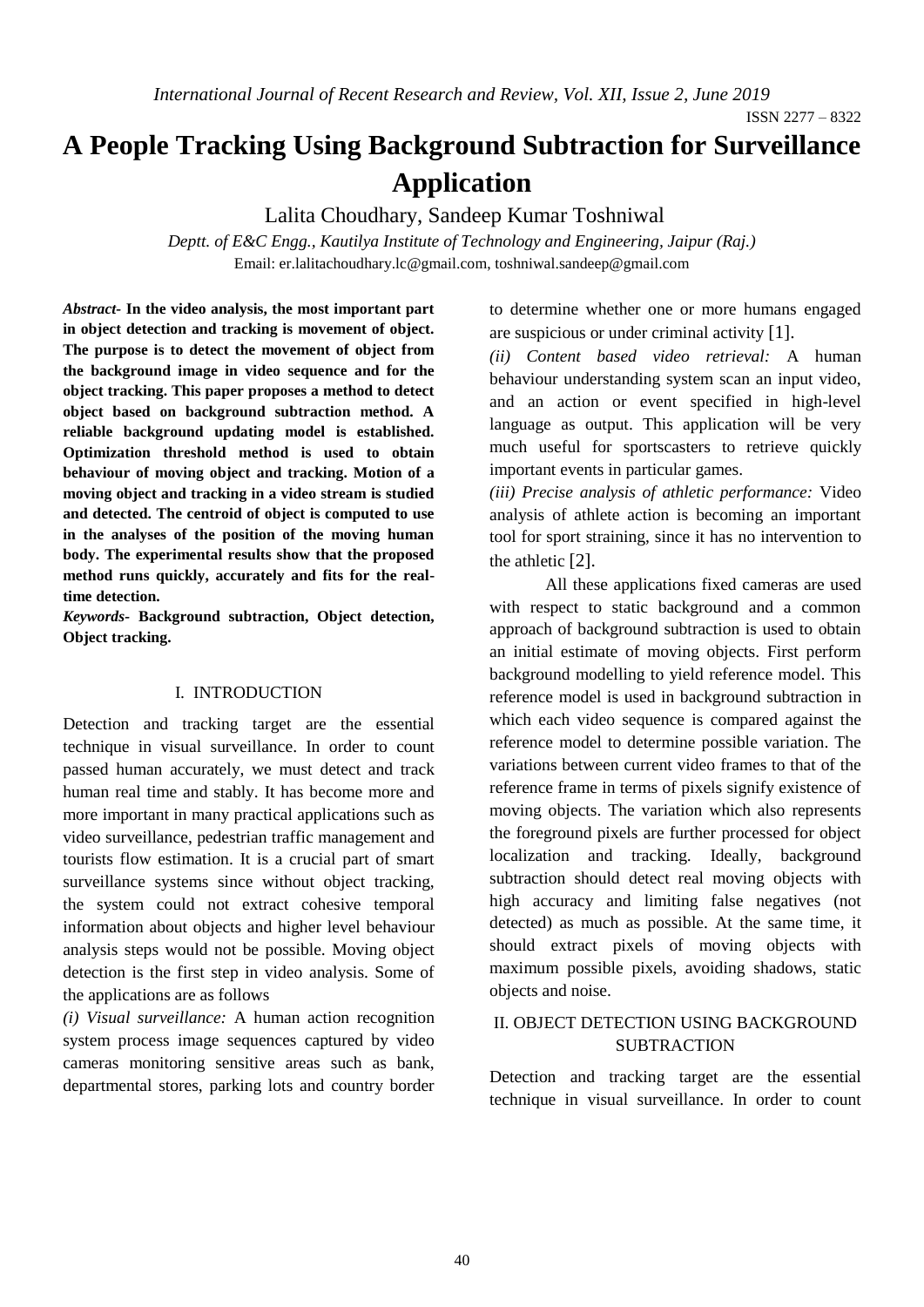passed human accurately, we must detect and track human real time and stably [3].

To obtain background subtraction, the background has to model first. Then, the incoming frame is obtained, and subtract out from the background model. With the background model, a moving object can be detected. This algorithm is called as "Background Subtraction" .The efficiency of a background subtraction technique correlates with three important steps: modelling, noise removal and data validation as shown in below block diagram.



#### *Basic block diagram of People Tracking System*

A basic block diagram shown in Fig for people tracking system has been discussed. The video sequences captured by a webcam are pre-processed to make it suitable for the tracking purpose. In this, a real time bi-directional people tracking method is used for the application in video surveillances. This method used with the feature extraction from the target followed by tracking and counting of each individual entering into the detection area of the camera. Again to describe the background, A Gaussian mixture model (GMM) was proposed for the background subtraction. The GMM is extended with a hysteresis threshold. This method uses a Gaussian probability density function to evaluate the pixel intensity value. It finds the difference of the current pixels intensity value and cumulative average of the previous values.

# III. OBJECT TRACKING BASED ON COLOURED **OBJECT**

Object tracking means identifying & following same object in sequences of video frames. Webcam is used

as input sensors to acquire frames to form the video. The acquired video may have some noise due to bad (light, wind, etc. Or due to problems in sensors). To remove noise from captured frames noise reduction technique is used to improve the image quality, to detect moving object, based on colour of the moving object in frame. Extraction of objects from frame using the different features is known as object detection [4-6]. Every object has a specific feature based on its shape.

The availability of high quality and inexpensive video cameras, and the increasing need for automated video analysis has generated a great deal of interest in object tracking algorithms [7]. There are three key steps in video analysis: detection of interesting moving objects, tracking of such objects from frame to frame, and analysis of object tracks to recognize their behaviour. In its simplest form, tracking can be defined as the problem of estimating an object in the image plane as it moves around a scene. In other words, attacker assigns consistent labels to the tracked objects in different frames of a video.

A rectangular coloured bounding box is plotted around the foreground objects detected from GMM based Background subtraction. By using the dimensions of rectangular bounding box, a centroid is plotted. The position of the centroid is stored & object is bounded in box.

#### IV**.** RESULTS

First we select static background mode to detect the moving object on it, static background is show in fig 1 .The next step we will capture image by webcam then we compare static background and on current image by using python code, this is show in fig 2 which tool name as Raspberry Pi promotes Python as the main programming language, with support for BBC BASIC), with the help of Open CV (Open Source Computer Vision).At last we subtract foreground object which is show in fig 3, this foreground object we consider as a final result.